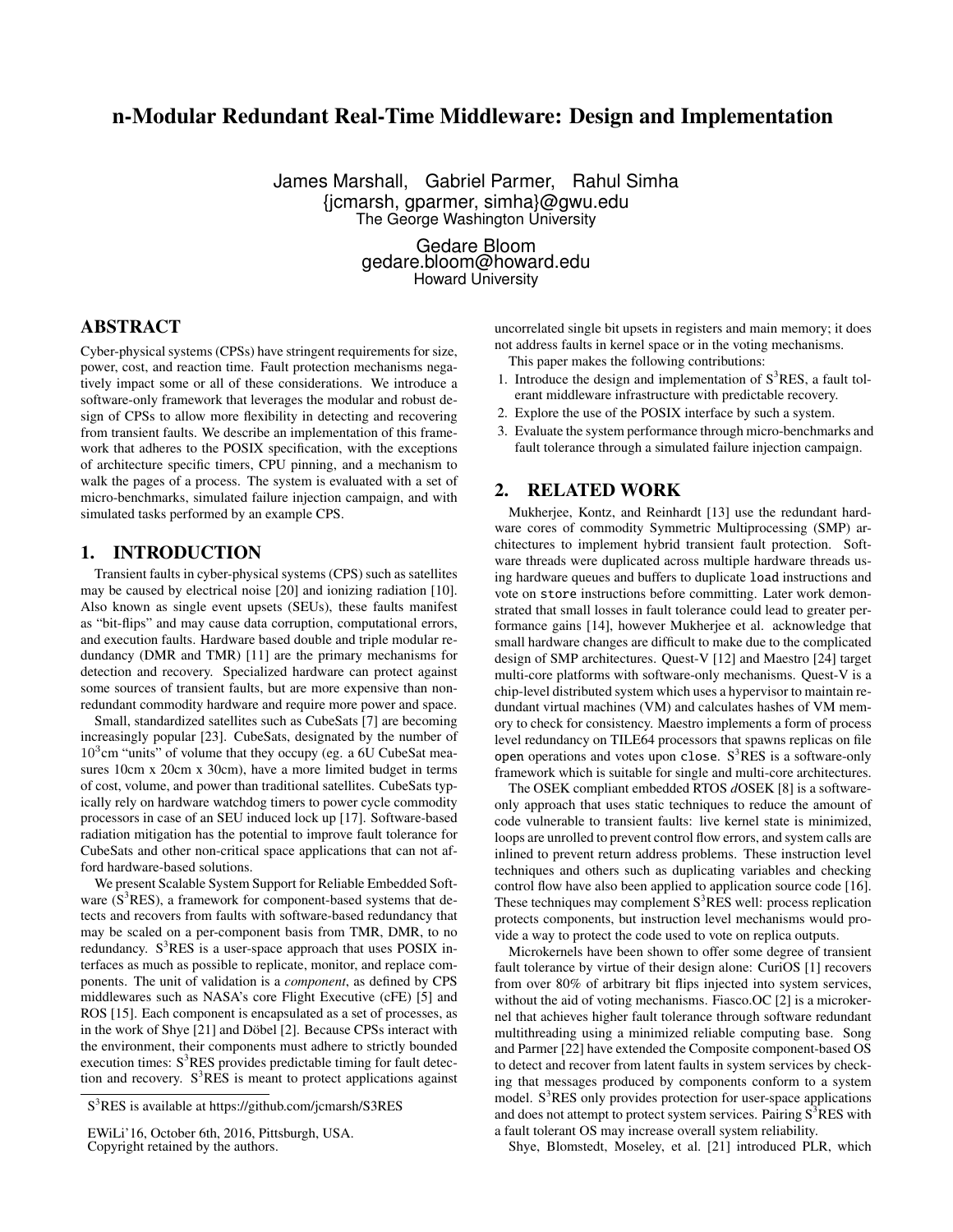<span id="page-1-0"></span>

Figure 1: Protected component using TMR

replicates computation at a process level using system call emulation to run single threaded applications as three replica processes and a figurehead process. The authors show that 10% to 65% of SEUs (dependent on workload) do not impact the output of the replicas, and are thus benign. Their PLR implementation detects 100% of nonbenign faults injected, and fork is proposed as a recovery mechanism.  $S<sup>3</sup>RES$  does not use system call emulation; instead the input and output channels of software components are redirected to a userspace voter process. This matches the component based approach employed by CPSs and allows redundancy to be scaled based on the function of individual components.  $S<sup>3</sup>RES$  is also able to maintain real-time guarantees and implements recovery using fork(), the implications of which we explore here.

## 3. DESIGN

The goal of S<sup>3</sup>RES is to explore *scalable modular redundancy* in CPSs at a component level, within the POSIX specification and with real-time constraints. Components are a unit of software, typically a process, which runs continuously and communicates primarily through message passing. The faults considered are SEUs which result in execution errors (i.e. segmentation fault), control flow errors, silent data corruption (SDC), or are benign. Scaling redundancy for components allows system designers to make trade offs between task performance, resource requirements, and fault tolerance. We choose a component based approach because:

- 1. The concept of a component is pervasive in the CPS domain. Many middlewares provide for some form of component with message passing capabilities.
- 2. Coarse grained units of replication have been shown to be more efficient due to lower false positive rates [\[21\]](#page-5-8).
- 3. Components are designed to be modular and interchangeable with well defined interfaces, providing a natural boundary to test for faults and to prevent error propagation. They are often the unit of fault isolation in systems, supported by hardware memory isolation mechanisms and threads for temporal isolation.

We model the architecture of middleware frameworks such as ROS and cFE, which construct CPSs as graphs of communicating components. Each component encapsulates some functionality, such as a path planner, and communicates through message passing. We refer to these units as *replicas*, which constitutes a sphere of replication [\[13\]](#page-5-10) in  $S<sup>3</sup>RES$ . To create a *protected* component,  $S<sup>3</sup>RES$ creates multiple replica instances and a *voter* that maintains consistency between the replicas, detects faults, and facilitates recovery.

In order to interact with the physical world a CPS must stay responsive to changes in its environment: the components of the system must be able to respond predictably. A subset of these real-time components are reactive: they compose the most safety critical control loop of the system and are assumed to run once per control loop period. Reactive components may only produce one message for each outgoing pipe per control loop, simplifying the voter. This is intended to decrease voter surface area and ease hardening measures to be explored in future work. Real-time, non-reactive components and non real-time components may output multiple messages per pipe and may run at different rates than the reactive control loop.

#### 3.1 The Voter

The voter coordinates a scalable number of replicas and arbitrates between them and the rest of the CPS. To the rest of the system, a protected component is identical to an unprotected one in all aspects except reliability and timing properties. Figure [1](#page-1-0) shows a protected component with one incoming and one outgoing channel. The voter interposes upon the communication channels: incoming messages are copied and passed to each replica while outgoing messages from the replicas are buffered and compared for consistency by the voter. This allows the voter to detect SDC.

The voter tracks response time to detect control flow and executions errors. A control flow error (that does not become an SDC and is not benign) will result in the replica being halted for exceeding its timeout period. An execution fault triggers a hardware exception, which the voter detects indirectly by the replicas failure to respond.

The number of replicas dictates the capabilities of the voter. With one replica, the voter is limited to detecting execution and control flow errors while SDCs go undetected. Recovery losses component state, as no healthy replica is available. With two replicas, execution and control flow errors can be recovered from by replacing the failed replica with a copy of the remaining healthy replica. SDCs can be detected, but the voter will not be able to tell which replica the fault occurred in. With at least three replicas an SDC can be detected and recovered from by the voter.

The replica recovery process when no healthy replica exists is the same as initial startup. When a healthy replica is available, the voter coordinates with a healthy replica to create a replacement:

- 1. The Voter detects that a fault has occurred, identifies the faulty replica,  $R_f$ , and selects a healthy replica,  $R_h$ .
- 2.  $R_h$  creates a new copy of itself,  $R_n$ .
- 3.  $R_n$  establishes communication with the Voter.
- 4. The Voter cleans up  $R_f$ , updates its state related to  $R_n$ , and  $R_h$ .

# <span id="page-1-1"></span>3.2 POSIX

The choice of the widely supported POSIX interface gives our system a large potential user base and allows us to leverage POSIX defined functionality in existing OSes. The steps of the recovery process dictate in part the  $S<sup>3</sup>RES$  design requirements: table [1](#page-2-0) lists the POSIX interfaces which we rely on. Voters and replicas are processes, which use fork / exec for initial startup. These processes are scheduled using SCHED\_RR except in the case of non real-time components, and the voter uses sched operations to control the execution of replicas by manipulating priority. Communication is done through pipes, which the voter monitors using select with a timeout to detect control flow and execution errors The voter detects SDC by comparing replica outputs.

Once a fault has been discovered, the voter sends SIGKILL to the faulty replica and a user defined signal to a remaining healthy replica. The healthy replica's signal handler uses fork to create a replacement replica from the healthy replica's state. Upon starting, a replica uses mlockall with the flag MCL\_FUTURE followed by a page walk with fake writes to ensure that all pages have been copied over and are resident. In the case of SMR, no healthy replica is available so exec is used to restart the replica. The Voter will also use waitpid in the case of SMR to reap the dead process so that zombie processes do not accumulate.

To reestablish communication with the voter, a replica connects to it through a Unix Domain Socket (UDS) that the Voter has opened at a known location. The voter shares the file descriptors of new pipes with the newly created replica (which may not be related to the Voter). The replica uses getpid to retrieve its pid, which it sends to the voter through the same UDS. The pid is used by the voter to signal the replica during future recoveries.

S<sup>3</sup>RES attempts to conform to the POSIX interface, but several exceptions were made. The interface lacks a way to pin processes or threads to a specific CPU core;  $S<sup>3</sup>RES$  uses the Linux specific sched\_setaffinity to prevent core migration from impacting timing. Linux uses the copy-on-write optimization on calls to fork,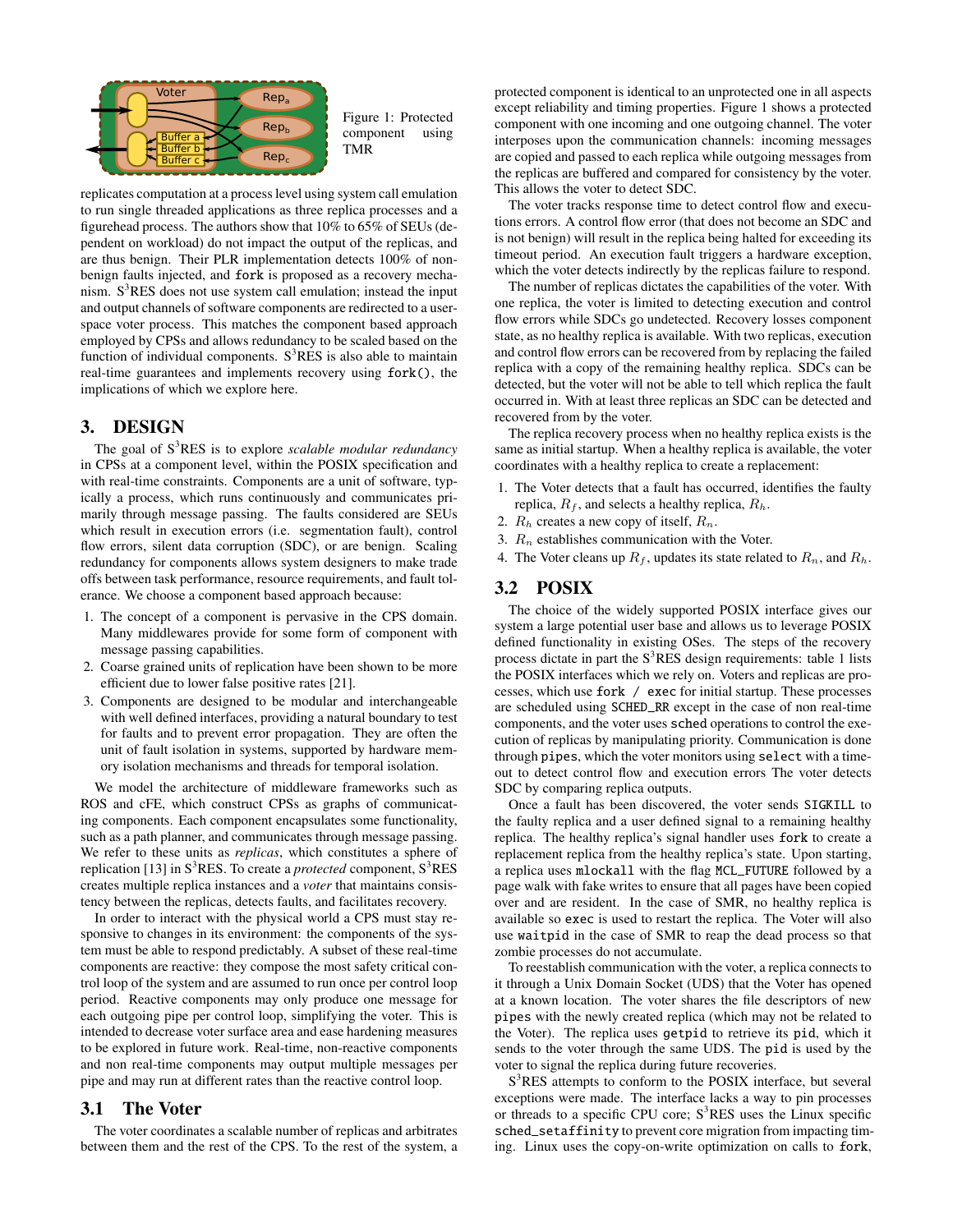Table 1: POSIX Compliance: \* POSIX.1-2001, †POSIX.1-2001 and POSIX.1-2008, ‡Not POSIX compliant

<span id="page-2-0"></span>

| Interface | Command                                                                              | S <sup>3</sup> RES Use and Comments                                           |  |  |  |  |
|-----------|--------------------------------------------------------------------------------------|-------------------------------------------------------------------------------|--|--|--|--|
| Process   | exec <sup>†</sup> , fork*, getpid <sup>+</sup> , waitpid*                            | Initial component startup, replica recovery, and reap SMR replicas.           |  |  |  |  |
| Memory    | $m$ lock $*$                                                                         | Ensuring memory isolation between replicas after fork with MLOCKALL           |  |  |  |  |
| Pipe      | pipe*, read*, write*, close*                                                         | Data flow between and within components.                                      |  |  |  |  |
| Sched     | sched_setscheduler <sup>+</sup> , setpriority <sup>+</sup>                           | Used to set policy (SCHED_RR) and priority.                                   |  |  |  |  |
|           | sched_setaffinity!                                                                   | Set core affinity.                                                            |  |  |  |  |
| Select    | $selfer*$                                                                            | Voter uses to multiplex pipes with a timeout.                                 |  |  |  |  |
| Signal    | $sigaction*,$ $kill*$                                                                | Clean up failed replicas (SIGACTION) and to initiate recovery (User defined). |  |  |  |  |
| Socket    | sendmsg <sup>*</sup> , bind <sup>*</sup> , accept <sup>†</sup> , listen <sup>*</sup> | Re-establishing Voter / Replica communication. Uses PF_UNIX.                  |  |  |  |  |

which we circumvent by using /proc/self/maps (not specified by POSIX) to walk the process's pages, as discussed in Section [4.3.](#page-3-0) To track time in the voter, we decided to use architecture specific time stamp functions (Section [4.2\)](#page-2-1). POSIX provides timers through timer\_create, however on Linux the user must raise the priorities of ktimersoftd threads to avoid priority inversions between replicas and voters. The time stamp functions used add less than 20 lines of code, so this solution was deemed preferable to using nanosleep which would require additional processes to communicate with the voter.

# 4. IMPLEMENTATION

Here we detail both how  $S<sup>3</sup>RES$  is implemented and the steps required for it to be used in a CPS. We assume that the CPS consists of executable programs that communicate through message passing via pipes. Each executable runs as a single process.  $S<sup>3</sup>RES$  adds functionality to executables by building them with custom signal handlers and an initialization function to set up the signal handlers. The executable must call the added initialization function, and the signal handlers must have access to the replica's pipe information.

At system startup, a bootstrap program sets up the pipes that will connect unprotected and protected components together. Unprotected components are launched directly, with pipe information passed as command line arguments. The bootstrap program also launches the voter for each protected component which then launches the specified number of replicas, passed through command line arguments. The voter creates the replicas, duplicates pipes for each, and shares pipe file descriptors with the replicas via the same mechanism used during recovery (described in Section [4.4\)](#page-3-1).

#### 4.1 User Requirements

The bootstrap program requires the user to provide a description of the CPS. This description shall list the executable components that of the system, replication level, priority, and communication channels with associated timeout periods. The level of replication may be none, in which case communication channels do not have a timeout period as the component will be run without a voter. Otherwise, the specified voter process will be executed.

The bootstrap program itself accepts two file descriptors when launched: one for the input to the system and one for the output. In our test setup, a benchmarking process is used to translate between the simulation environment and the CPS that we have constructed, and this process creates the input / output pipes and launches the bootstrap program. In practice, hardware interaction would be done through unprotected components that generate input for and accept output from the rest of the system.  $S<sup>3</sup>RES$  does not yet have any provisions to protect components that directly interact with hardware.

The system designer is responsible for the choice of OS and validating that the POSIX implementation chosen is sufficient.  $S<sup>3</sup>RES$ only addresses faults at the application layer: an OS that is robust to transient faults may increase overall fault tolerance. The designer must validate that the OS's POSIX implementation is suitable for transient fault tolerance. Section [3.2](#page-1-1) describes these issues as well as non-POSIX functionality that  $S<sup>3</sup>RES$  requires.

The user must assign each component a priority, taking into account the control loops of their system and avoiding overlapping priority. An unprotected component runs at the specified priority, while a protected component runs the voter at the specified priority and replicas at lower priorities. The priorities should follow the order of execution of the safety critical control loop: the components dealing with input have the highest priority, with each successive link in the control loop having a lower priority. Care must be taken with communication between components to avoid priority inversion [\[19\]](#page-5-18): If a high priority component blocks while communicating with a low priority component, the system could fail if a medium priority component starves the lower priority component.

#### <span id="page-2-1"></span>4.2 Fault Detection

The first step of the recovery process, discovering that a fault occurred, consists of two main tasks: detecting the fault and discovering the faulty replica. SDC is the most straightforward case: all outgoing messages from replicas are compared for consistency. If there is a discrepancy, the replica which sent the minority output is considered faulty. This requires three replicas, however faults can be detected with two replicas. Latent faults may occur if the output from a replica does not completely reflect its health.

To detect execution and control flow errors, the voter uses a timeout to detect when replicas fail to send output before their timeout period expires. We track time using rdtscll for x86 systems and with performance monitor unit commands for ARM, which are not POSIX compliant. For our tests we disabled clock scaling, although many architectures provide speed independent timers. Voters set the timeout for select() calls as the difference between the elapsed time since input received and the component's timeout period. The timeout period is related to pairs of pipes: an input pipe and output pipe for which each incoming message generates a response. These pairs are specified in the system startup script used for initialization. Input pipes do not have to be associated with an output, so a replica may execute without the voter being able to monitor it. In such cases the voter will not be able to detect a fault until the next input from a timed pipe. The voter has a higher priority than its replicas so it will be able to run even if a faulty replica is hogging the CPU. The component that generates the input for the faulty replica must also have a higher priority or it will be starved, resulting in deadlock. For timed input pipes that generate multiple output messages, the order of output messages should not be assumed: for cross core communication, the order in which pipes are written to may be different than the order in which they are available to be read from.

When a message arrives on an input pipe of a reactive component on a single core system the voter sends the message to replicas one at a time while setting the current replica to have the highest priority. The timeout is set per replica and if it expires, the currently running replica is determined to be faulty. For multi-core systems the timeout is for all replicas: the voter sends to all replicas at once and does not manipulate priorities of replicas on different cores. If the timeout expires, the voter determines the replica that has not yet responded to be the faulty replica. During recovery in single core systems the voter will have to ensure that all replicas have a chance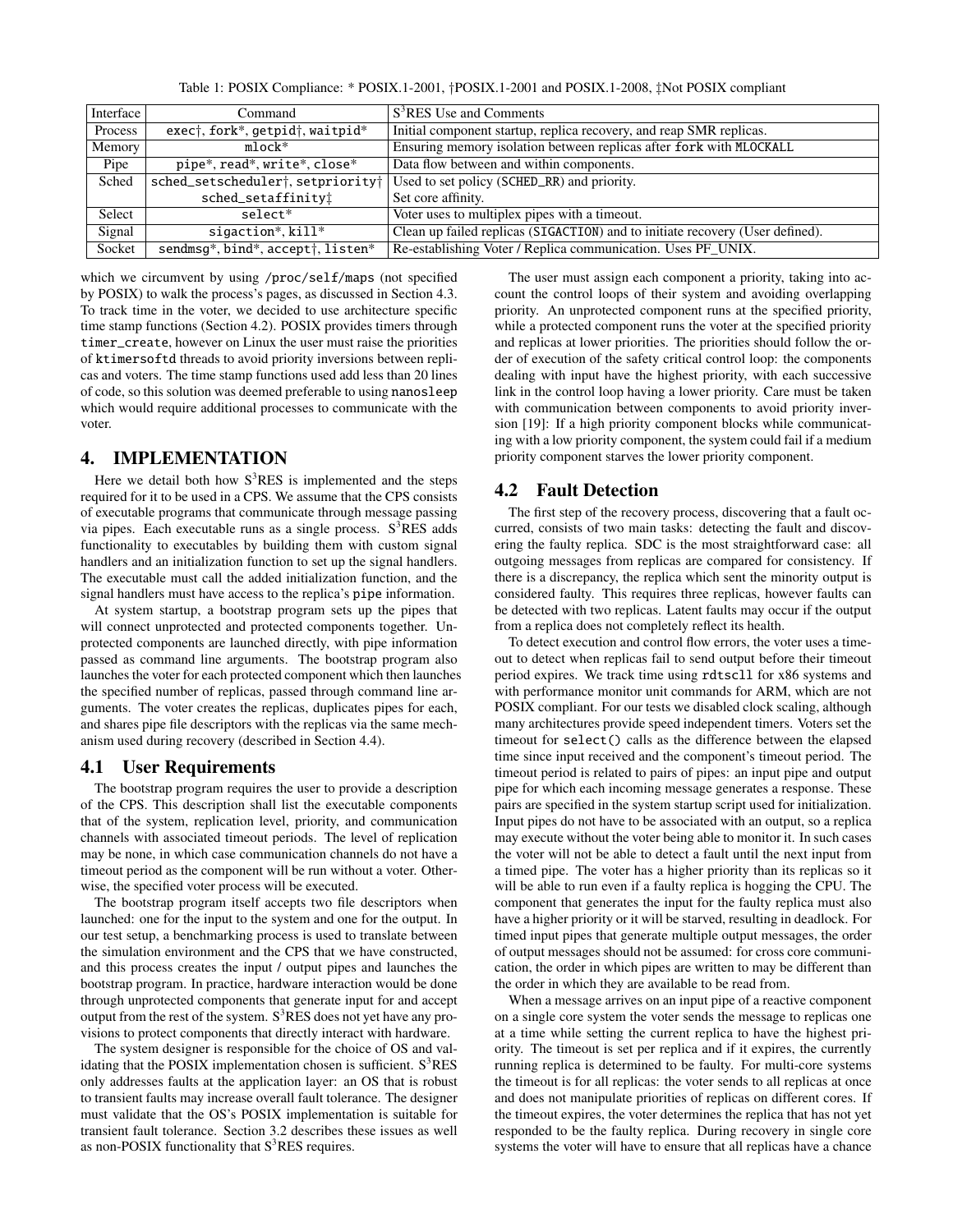<span id="page-3-2"></span>

Figure 2: If a fault occurs in replica b, replica a will be orphaned.

to finish running (this is not an issue with multiple cores).

For non reactive and non real-time components, components with one to one relationships between input and output messages may send bursts of outputs. This is because the period of these components is not tied to the critical safety loop: multiple input messages may be buffered and then sent together, as the voter does not have knowledge of message size. To deal with this, the voter gives the highest priority to the replica that has output the least number of bytes on all pipes and will stop processing new inputs until all replicas are in sync. If a timeout occurs, the replica that is lagging behind the most is considered the faulty replica. This is a best effort measure for non real-time processes: replica priority (in our implementation, Linux niceness values) do not guarantee run order. Tracking CPU usage directly would be difficult, as the voter may not be related to the replicas (precluding the use of rusage, for example).

### <span id="page-3-0"></span>4.3 Replication

New replicas are created with fork, which copies almost the entire state of the replica into a brand new process, with exceptions such as signal masks and memory locks. So long as the copied process is healthy, the new process will be as well. However, many systems implement copy-on-write to make fork / exec calls more efficient. While copy-on-write is a known problem for real-time systems due to the possibility that it will result in unpredictable page faults, it invalidates the assumption that replicating a process can provide redundancy. For example, a process could fork, experience an SEU which modifies memory which is then read by the child process. The memory, which was not copied because neither process attempted to write to it, is now incorrect for both processes. To remedy this situation, when a new replica is created mlockall is called with  $MCL_FUTURE. S<sup>3</sup>RES$  walks that process' memory using /proc/self/maps, making dummy writes to each page, ensuring that the page is copied over and is resident.

Leveraging fork to replace replicas has a troublesome consequence: replicas may become orphaned. This occurs when a replica,  $R_b$ , is forked to create another replica,  $R_a$ .  $R_a$  is now a child of  $R_b$ , so  $R_a$  will be orphaned if  $R_b$  experiences a fault. Figure [2](#page-3-2) shows a component after it has experienced a fault. This leads to an uncommon use case for Linux: children routinely outlive their parent processes, for multiple generations. Anonymous memory pages, such as used for a process' stack and heap, are maintained in an anon\_vma\_chain structure, which grows by one with each generation. Upon the original parent's exit, in this case the voter, the structure is cleaned up. While the mainline fix was applied in January 2015, older kernels require a short patch [\[4\]](#page-5-19), which prevents chains longer than five from being copied during a fork.

A final concern for orphaned processes: the voter will not be notified of their exit unless set as a sub-reaper with prctl(). This feature is only available in Linux for kernels 3.4 and newer and is not specified by POSIX.  $S<sup>3</sup>RES$  does not depend on being notified of a replica's exit; the voter detects exits in the same manner as unresponsive replicas. Orphaned replicas are reaped by the init process, except for SMR protected component in which the voter must call waitpid() to prevent zombie processes from accumulating.

#### <span id="page-3-1"></span>4.4 Communication

Once a new replica is created, it must establish communication with the voter. This is done through a Unix Domain Socket (UDS), which allows file descriptors to be shared between unrelated processes. The voter creates the UDS at a location known to the replicas

during initialization. During recovery, the voter signals and raises the priority of  $R<sub>h</sub>$  so that it is higher than the other replicas for that voter. The voter then blocks on an accept call, at which point  $R_h$ will receive the signal from the voter, call fork and return. The new replica,  $R_n$ , connects to the UDS to receive the file descriptors for the pipes. A string of meta data is also sent for each of the pipes; this data is not used by the voter, but is specified in the system description. Our example CPS uses this data to describe the type of messages sent over a pipe.

The pipes used for communication between the voter and replicas may have data buffered in them, but this data is not copied when a process is forked. This means that the voter must store a file descriptor for both the read and write ends of pipes that provide input to a replica. The voter must steal whatever is buffered by the pipes supplying input to  $R_h$  by reading them, and then write the data to both  $R_h$  and  $R_n$  once the new replica is forked. This ensures that both replicas have identical data.

The voter maintains a buffer of outputs from replicas, so this state must be copied over from this buffer for  $R<sub>h</sub>$  when a new replica is created (for reactive components, the buffer only stores the last message sent). Normally these outputs are voted on and then written to the corresponding voter output pipe, but during recovery the data is assumed to be consistent under the assumption that the fault interarrival time is greater than the recovery time.

# 5. EVALUATION

Two sets of hardware were used to evaluate  $S<sup>3</sup>RES$ ; a BeagleBone Black ARM v7A locked at 1Ghz with 512MB of RAM and a computer with an Intel i7 quad-core processor with hyper-threading disabled, clock speed locked at 1.2Ghz, and 8GB of RAM. Three configurations of this hardware were used for benchmarks: 1Ghz ARM, 1.2Ghz x86\_64 with a single core utilized, and 1.2Ghz x86\_64 with all four cores utilized. Failure injection tests were performed on the ARM and x86\_64 quad-core configurations. Both systems use the Linux kernel v4.4.3 with RT-Preempt patch rt9 configured to be fully preemptable. For micro-benchmarks, components were tested in isolation and either run with no voter (NMR), or with a voter and one, two or three replicas (SMR, DMR, and TMR respectively). To test the failure detection and recovery behavior, we implemented a component-based control system for a two-wheeled robot in a simulated 2d grid based maze using the Player/Stage robot simulator [\[6\]](#page-5-20). The simulator models the physics of the real world, in real-time, giving us a repeatable environment for testing actual control system code. The robot must navigate from one corner of the maze to the other without hitting any obstacles using its global location and sixteen distance sensors arranged in a uniform ring. The simulator was run on a separate computer on a local ethernet network.

### 5.1 Micro-Benchmarks

To evaluate the voter and measure the overheads it introduces, we ran a controller which echoes back incoming messages with a variety of voter configurations. Figure [3](#page-4-0) shows the response times for the controller with four component configurations (NMR, SMR, DMR, and TMR) and the three hardware configurations. Each bar represents approximately 8000 round trip messages.

With each increase of redundancy level, the system has to send / receive one additional message. The size of the message is also varied from 8 bytes to 4096 bytes. The costs of message passing are high for the ARM system, and they appear to scale poorly as well. The quad-core x86\_64 configuration performs less well than its single core counterpart for NMR, SMR and DMR setups, implying that the cross-core communication costs will outweigh the benefits of parallel processing for short running components.

Figure [4](#page-4-1) shows the mean (with standard deviation) and observed WCET in microseconds for restarting components of various sizes.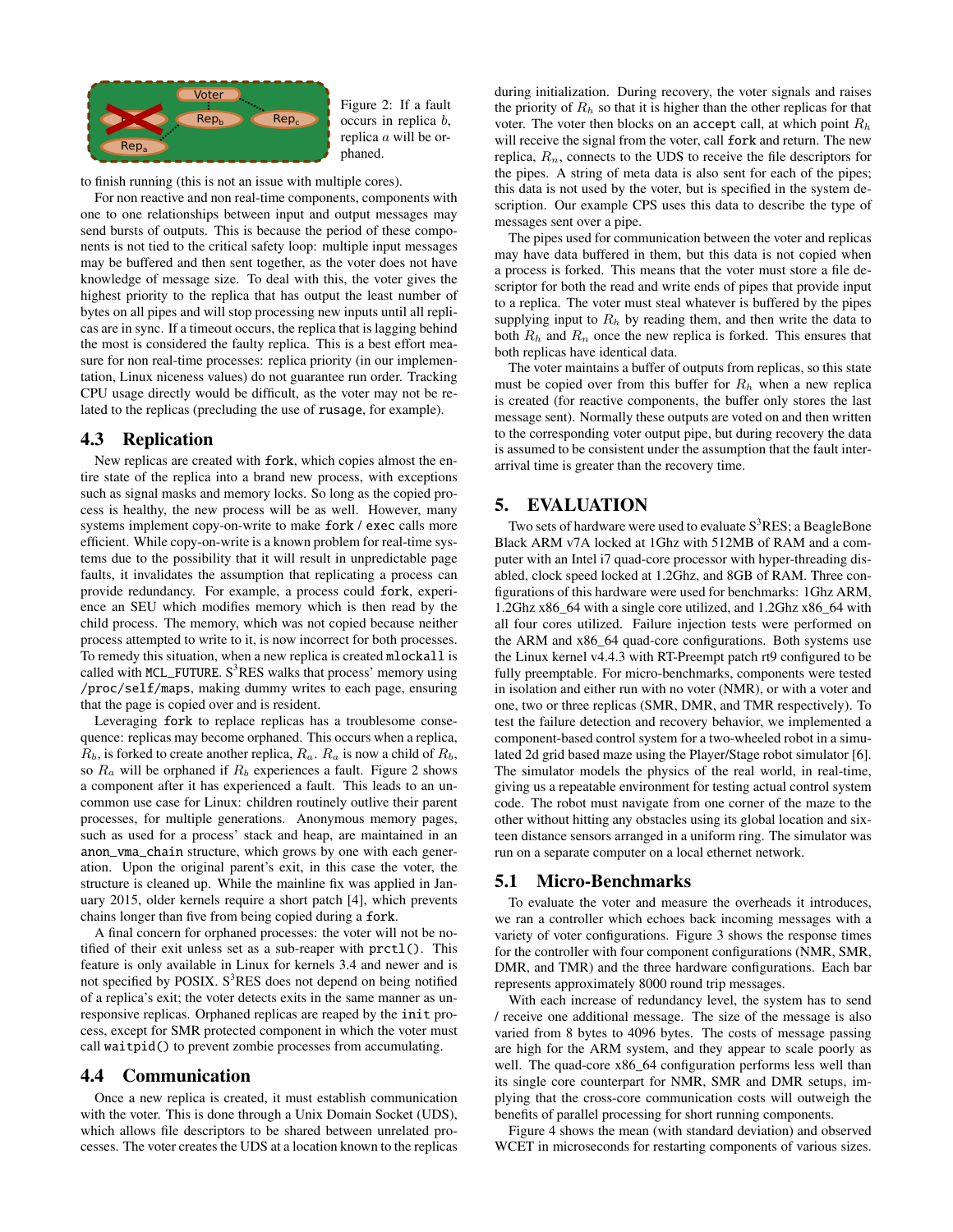<span id="page-4-0"></span>

Figure 3: Time for a component to respond to a message compared against replication level and message size.

<span id="page-4-1"></span>

Figure 4: Replica restart timing vs. Component size. Error bars show standard deviation.

<span id="page-4-2"></span>

Figure 5: TMR core components, NMR logger, and SMR pedestrian detection. Base real-time priorities in parenthesis.

Each bar represents approximately 1500 restarts. The smallest size, 256Kb, is representative of the components used in our test setup. An empty component occupies approximately 216Kb when executed. In the four core configuration, the restarted replica was pinned to a different core than the replica it was created from. The results are similar across the single and quad-core configurations, suggesting that there is not a significant cost to migrating cores relative to overall restart costs. As one would expect, the 1GHz ARM processor takes longer to restart replicas.

#### 5.2 Failure Injection

Figure [5](#page-4-2) shows the components of the system used for the maze navigation task that we evaluated. The reactive components (sensor and local navigator) deal with sensor input and generate actuation commands. These components are responsible for detecting and avoiding obstacles, and are run at higher priorities than the rest of the system. The nominal rate for these components to run is 10Hz, triggered by input sensor data from the simulator. The next two components (mapper and A\* path planner) map the environment and generate waypoints for the local navigator. These four components constitute the core system that we evaluate for fault tolerance by varying their level of redundancy from NMR to TMR together.

The final two components are used to measure the system and are exempt from failure injection. The logger component records the location and speed of the robot to a file. The pedestrian component runs the libccv [\[9\]](#page-5-21) implementation of the Integral Channel Features pedestrian detection algorithm [\[3\]](#page-5-22) repeatedly on a test image. This will serve as a computation bound background task for use in future

work. Memory leaks in libccv forced us to run the component using SMR: the single replica calls exit() once finished and a modified voter is notified using waitpid() to start a new replica.

The priority of components is the same throughout all tests and configurations. The RT\_Preempt patch allows for real-time priorities (from 1 to 99, lowest to highest) to guarantee execution order. A benchmarker component, which serves as the interface to the simulator as well as where we track system response times, runs at a priority of 98. The reactive layer components are the next highest: the sensor has a priority of 40 and the local navigator a priority of 30. The mapping component has a priority of 20, and the logging component a priority of 15. Finally, the path planner was run at a priority of 10. For protected components, the Voter runs with the stated priority, and replicas are run at a slightly lower priority. For example, the local navigator's voter has a priority of 30, and its three replicas have priorities of 28, 27, and 26. The pedestrian component is an exception: its voter has a priority of 1, and its single replica is run as a non real-time process with a niceness value of -11 (on a scale of 19 to -20, lowest to highest) to guide the scheduler. The components have priorities less than 50, because that is the priority at which interrupt handlers run at by default.

We simulate failures with signals to evaluate the fault detection and recovery characteristics of  $S<sup>3</sup>RES$ . SIGTERM signals are used for execution errors, a signal handler that corrupts the next outgoing message for SDC, and a signal handler that causes to the replica to enter into an infinite loop for control flow errors. When injecting a failure, a signal is sent to a randomly selected replica. This does not simulate the relative exposure of each component, but is sufficient to evaluate how well the system recovers from faults. For the TMR configuration, all three types of failures were tested. Since DMR alone can not recover from SDC, only execution and control errors are injected for the DMR configuration. Failures were not injected into the SMR and NMR configurations: SMR loses component state during recovery causing the robot to become trapped in deadends of the maze and NMR crashes when any failure is injected.

Table [2](#page-5-23) shows the error rate for the system in different configurations while performing the maze task. Injecting failures into the complete system as it performs a task is a more accurate measurement of the system's fault tolerance: injecting failures into isolated components masks communication dependent errors. Data was collected for fifty maze runs in each ARM configuration, and 100 for x86\_64 Quad. The number of faults injected varied given task completion time, injection rate (2Hz for all except CFE injection on ARM), and task failures. The injection rate was based off the interarrival time of 500ms as calculated by Song [\[22\]](#page-5-17) for which there is a very high probability for any place on earth that faults will not occur with a smaller inter-arrival latency. This rate had to be reduced to 0.2Hz for injecting control flow errors on the ARM system, which was unable to run reliably with the higher rate. The target pid of each injected failure was recorded, and then compared to the recov-